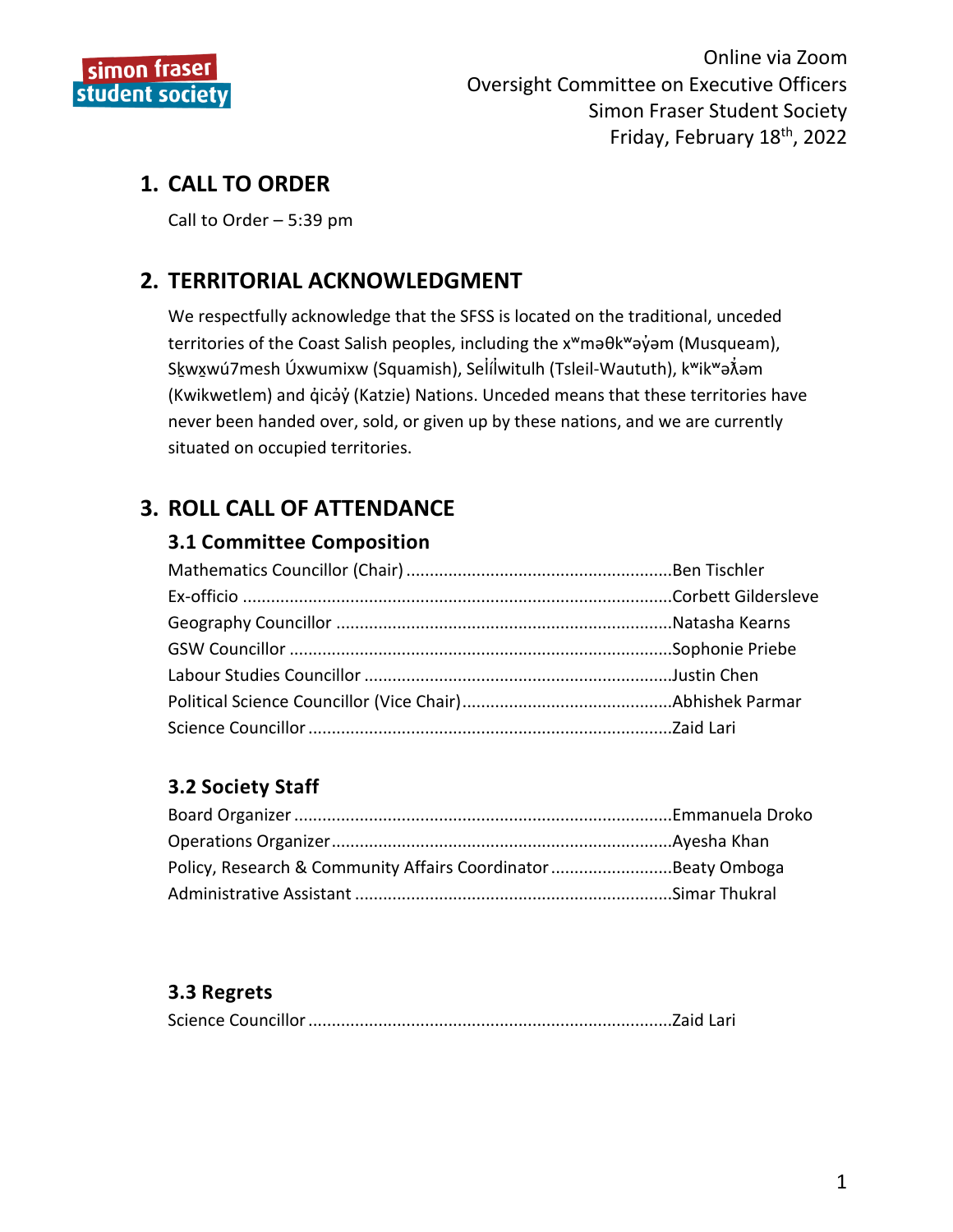

#### **3.4 Absents**

GSW Councillor ..................................................................................Sophonie Priebe

# **4. ADOPTION OF THE AGENDA**

## **4.1 MOTION OCEO 2021-12-02:01**

## **Ben/Abhishek**

Be it resolved to adopt the agenda as presented.

# **CARRIED AS AMENDED**

# **4.2 RATIFICATION OF REGRETS FROM SCIENCE COUNCILLOR-MOTION OCEO 2021-12-02:02**

Be it resolved to ratify regrets from Zaid Lari for the February  $18<sup>th</sup>$ , 2022 OCEO meeting due to previous commitments.

# **5. NEW BUSINESS**

# **5.1 Election of an OCEO Chair- MOTION COUNCIL 2022-02-18:03**

#### **Corbett/Ben**

Whereas on February 16th, Council appointed new members to OCEO; Whereas the committee is currently without a chair; Whereas the committee can appoint its own chair;

Be it resolved that OCEO appoint Ben Tischler as chair of the committee until April 30th, 2022.

#### **CARRIED AS AMENDED**

Amend to strike 'X' and replace with 'Ben Tischler'

#### **5.2 Election of an OCEO Vice Chair - MOTION COUNCIL 2022-02-18:04**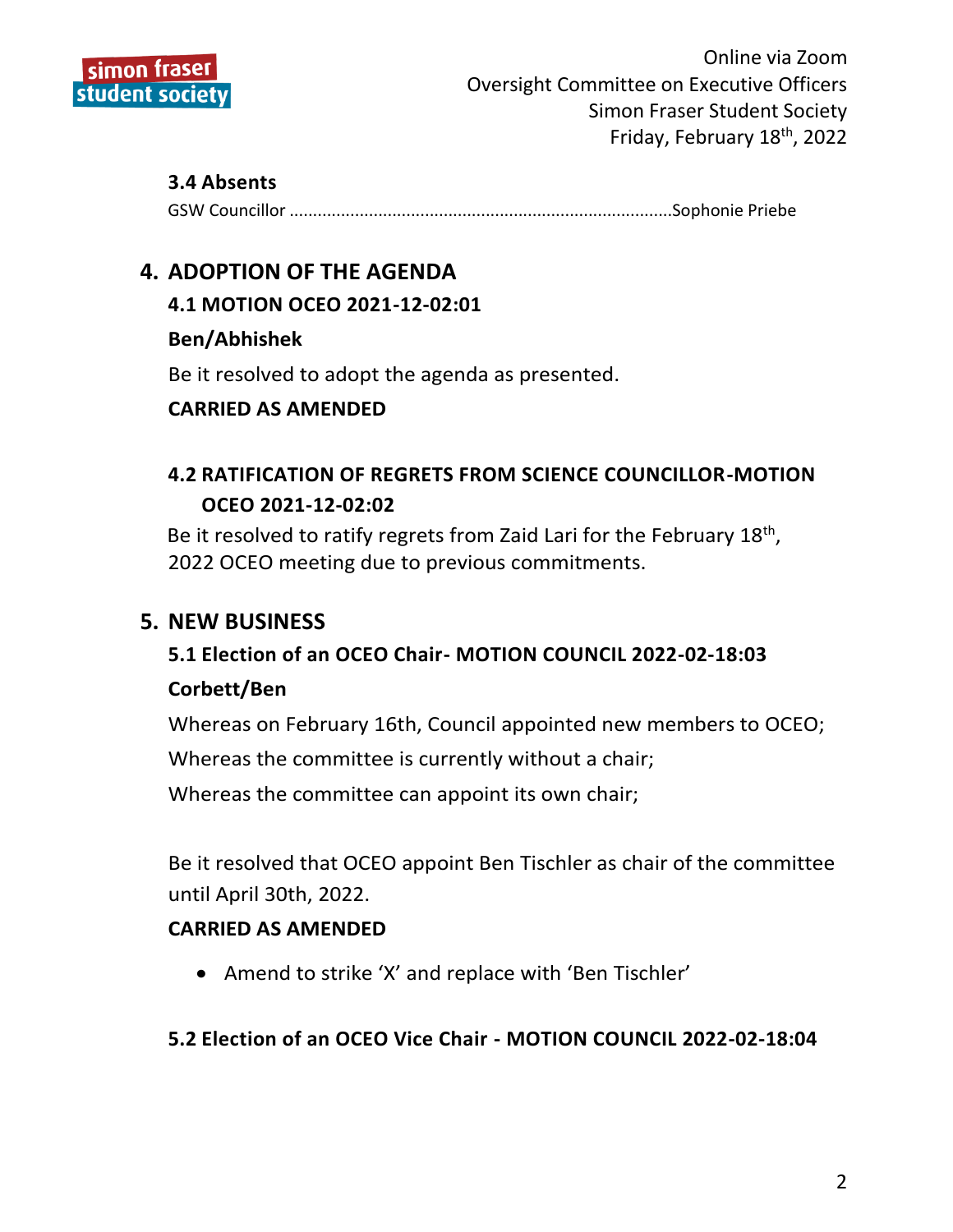

## **Corbett/Ben**

Whereas on February 16th, Council appointed new members to OCEO; Whereas the committee is currently without a vice chair; Whereas the committee can appoint its own vice chair;

Be it resolved that OCEO appoint Abhishek Parmar as vice chair of the committee until April 30th, 2022.

# **CARRIED AS AMENDED**

- Abhishek Parmar from Political Science nominated Natasha Kearns from Geography.
- Natasha declined the nomination.
- Ben Tischler from Mathematics nominated Abhishek Parmar from Political Science.
- Abhishek Parmar begrudgingly accepted the nomination.
- Amend to strike 'X' and replace with 'Abhishek Parmar'.

# **6. IN-CAMERA**

## **6.1 MOTION COUNCIL 2022-02-18:05**

#### **Ben/Natasha**

Be it resolved to go in-camera for the remainder of the meeting. **CARRIED UNANIMOUSLY**

- February 16 Council In-camera Discussion
- Minutes Discussion

# **7. EX-CAMERA**

# **7.1 MOTION COUNCIL 2022-02-18:06**

#### **Corbett/Ben**

Be it resolved to go ex-camera.